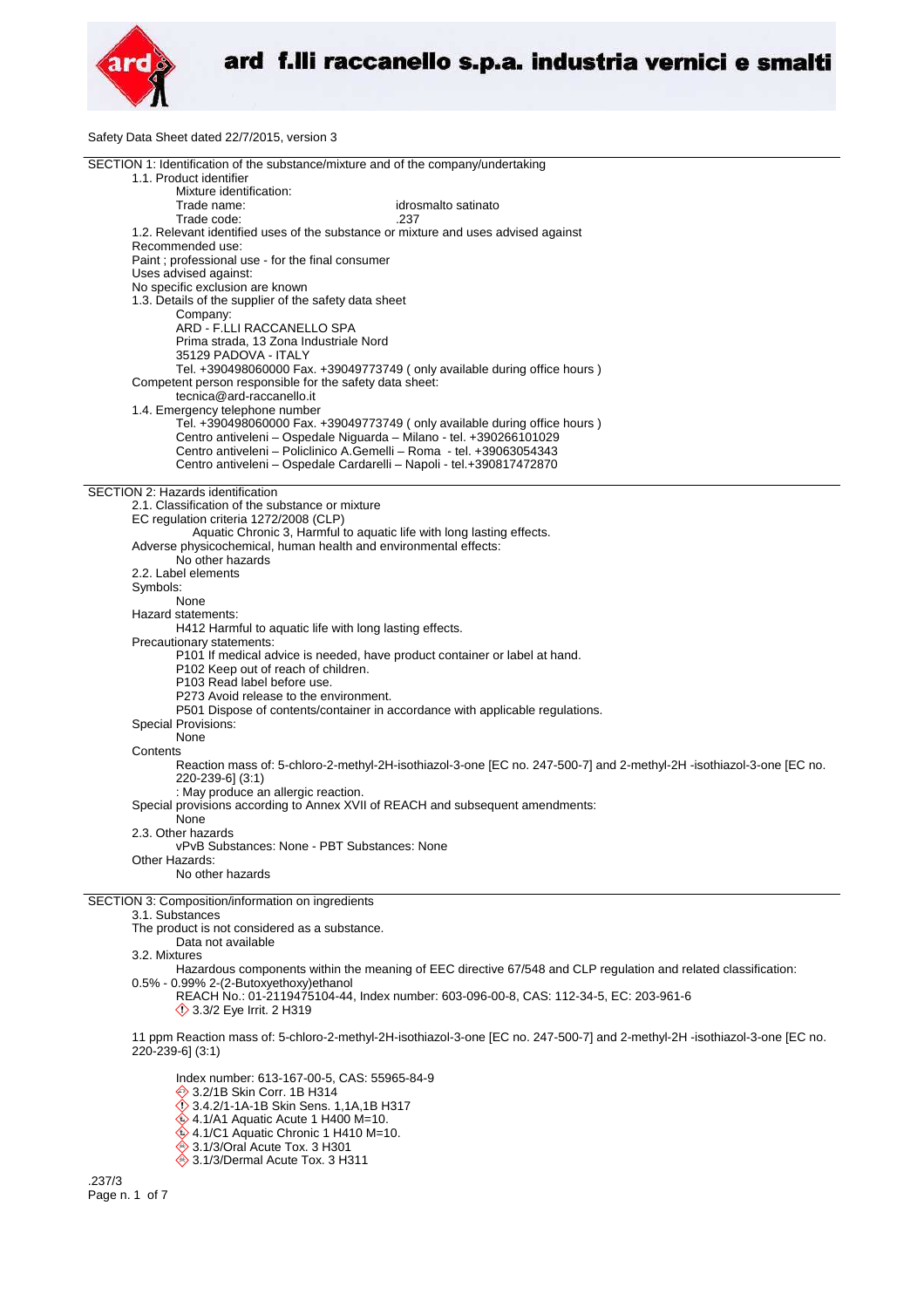| <b>SECTION 4: First aid measures</b>                                                                                                                                                 |  |
|--------------------------------------------------------------------------------------------------------------------------------------------------------------------------------------|--|
| 4.1. Description of first aid measures                                                                                                                                               |  |
| In case of skin contact:                                                                                                                                                             |  |
| Wash with plenty of water and soap.                                                                                                                                                  |  |
| In case of eyes contact:                                                                                                                                                             |  |
| Rinse immediately with plenty of water and seek medical advice.                                                                                                                      |  |
| In case of Ingestion:                                                                                                                                                                |  |
| Do not under any circumstances induce vomiting. OBTAIN A MEDICAL EXAMINATION IMMEDIATELY.                                                                                            |  |
| In case of Inhalation:                                                                                                                                                               |  |
| Remove casualty to fresh air and keep warm and at rest.                                                                                                                              |  |
| 4.2. Most important symptoms and effects, both acute and delayed                                                                                                                     |  |
| No known symptoms to date.                                                                                                                                                           |  |
| 4.3. Indication of any immediate medical attention and special treatment needed                                                                                                      |  |
| Treatment:                                                                                                                                                                           |  |
| Treat symptomatically.                                                                                                                                                               |  |
|                                                                                                                                                                                      |  |
| SECTION 5: Firefighting measures                                                                                                                                                     |  |
| 5.1. Extinguishing media                                                                                                                                                             |  |
| Suitable extinguishing media:                                                                                                                                                        |  |
| Irrelevant, the product is not flammable.                                                                                                                                            |  |
| Extinguishing media which must not be used for safety reasons:                                                                                                                       |  |
| None in particular.                                                                                                                                                                  |  |
| 5.2. Special hazards arising from the substance or mixture                                                                                                                           |  |
| May produce toxic fumes of carbon monoxide if burning.                                                                                                                               |  |
| Do not inhale explosion and combustion gases.                                                                                                                                        |  |
| 5.3. Advice for firefighters<br>Use suitable breathing apparatus.                                                                                                                    |  |
|                                                                                                                                                                                      |  |
| Collect contaminated fire extinguishing water separately. This must not be discharged into drains.<br>Move undamaged containers from immediate hazard area if it can be done safely. |  |
|                                                                                                                                                                                      |  |
| <b>SECTION 6: Accidental release measures</b>                                                                                                                                        |  |
| 6.1. Personal precautions, protective equipment and emergency procedures                                                                                                             |  |
| Wear personal protection equipment.                                                                                                                                                  |  |
| Remove all sources of ignition.                                                                                                                                                      |  |
| Remove persons to safety.                                                                                                                                                            |  |
| See protective measures under point 7 and 8.                                                                                                                                         |  |
| 6.2. Environmental precautions                                                                                                                                                       |  |
| Do not allow to enter into soil/subsoil. Do not allow to enter into surface water or drains.                                                                                         |  |
| Retain contaminated washing water and dispose it.                                                                                                                                    |  |
| In case of gas escape or of entry into waterways, soil or drains, inform the responsible authorities.                                                                                |  |
| 6.3. Methods and material for containment and cleaning up                                                                                                                            |  |
| Suitable material for taking up: absorbing material, organic, sand.                                                                                                                  |  |
| Wash with plenty of water.                                                                                                                                                           |  |
| 6.4. Reference to other sections                                                                                                                                                     |  |
| See also section 8 and 13                                                                                                                                                            |  |
|                                                                                                                                                                                      |  |
| SECTION 7: Handling and storage                                                                                                                                                      |  |
| 7.1. Precautions for safe handling                                                                                                                                                   |  |
| Avoid contact with skin and eyes, inhalation of vapours and mists.                                                                                                                   |  |
| Don't use empty container before they have been cleaned.                                                                                                                             |  |
| Contamined clothing should be changed before entering eating areas.                                                                                                                  |  |
| Do not eat or drink while working.                                                                                                                                                   |  |
| See also section 8 for recommended protective equipment.                                                                                                                             |  |
| 7.2. Conditions for safe storage, including any incompatibilities<br>Keep away from food, drink and feed.                                                                            |  |
| Incompatible materials:                                                                                                                                                              |  |
| None in particular.                                                                                                                                                                  |  |
| Instructions as regards storage premises:                                                                                                                                            |  |
| Adequately ventilated premises.                                                                                                                                                      |  |
| 7.3. Specific end use(s)                                                                                                                                                             |  |
| None in particular                                                                                                                                                                   |  |
|                                                                                                                                                                                      |  |
| SECTION 8: Exposure controls/personal protection                                                                                                                                     |  |
| 8.1. Control parameters                                                                                                                                                              |  |
| Exposure limit(s):                                                                                                                                                                   |  |
| 2-(2-Butoxyethoxy)ethanol - CAS: 112-34-5                                                                                                                                            |  |
| OEL EU - LTE(8h): 67.5 mg/m3, 10 ppm - STE: 101.2 mg/m3, 15 ppm - Notes: Bold-type: Indicative                                                                                       |  |
| Occupational Exposure Limit Values [2,3] and Limit Values for Occupational Exposure [4] (for references see                                                                          |  |
| bibliography)                                                                                                                                                                        |  |
| TLV ACGIH - LTE(8h): 66 mg/m3, 10 ppm - Notes: (IFV) - Hematologic, liver and kidney eff                                                                                             |  |
| DNEL Values:                                                                                                                                                                         |  |
| 2-(2-Butoxyethoxy)ethanol - CAS: 112-34-5                                                                                                                                            |  |
| Worker Professional: 67.5 mg/m3 - Exposure: Human Inhalation - Frequency: Long Term, local effects                                                                                   |  |
| .237/3                                                                                                                                                                               |  |
| Page n. 2 of 7                                                                                                                                                                       |  |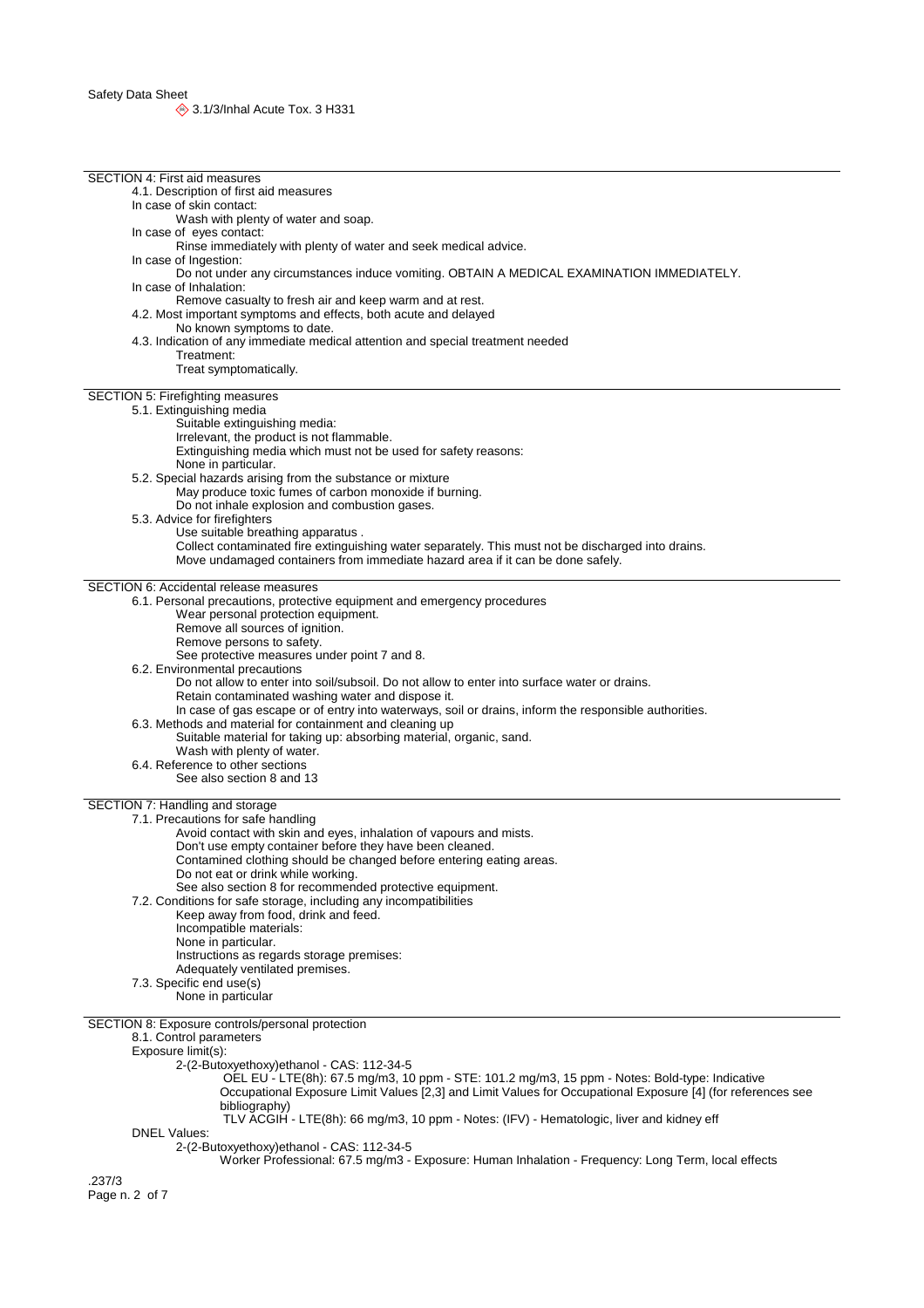## Safety Data Sheet

Worker Professional: 67.5 mg/kg - Exposure: Human Inhalation - Frequency: Long Term, systemic effects Worker Professional: 20 mg/kg - Exposure: Human Dermal - Frequency: Long Term, systemic effects Exposure: Human Dermal - Frequency: Long Term, local effects - Endpoint: Hazard Identified but no value available

PNEC Values:

2-(2-Butoxyethoxy)ethanol - CAS: 112-34-5

- Target: Fresh Water Value: 1 mg/l
- Target: Marine water Value: 0.1 mg/l
- Target: Freshwater sediments Value: 4 mg/kg Target: Marine water sediments - Value: 0.4 mg/kg
- Target: Food chain Value: 56 mg/kg
- 8.2. Exposure controls

Eye/ face protection:

Not needed for normal use. Anyway, operate according good working practices.

Skin protection a) protection for hands:

One-time gloves. b) other:

No special precaution must be adopted for normal use.

Respiratory protection:

Not needed for normal use.

Thermal Hazards:

None

Environmental exposure controls: None

Appropriate engineering controls:

None

SECTION 9: Physical and chemical properties

9.1. Information on basic physical and chemical properties

| <b>Properties</b>                                | Value                               | Method:                  | Notes:                   |
|--------------------------------------------------|-------------------------------------|--------------------------|--------------------------|
| Appearance and colour:                           | Fluid dispersion<br>various colors  | ۵.                       |                          |
| Odour:                                           | Characteristic:<br>slightly acrylic | --                       | $\overline{\phantom{a}}$ |
| Odour threshold:                                 | Data not available                  | цü                       | $\overline{\phantom{a}}$ |
| pH:                                              | 8,9                                 | --                       | $20^{\circ}$ C           |
| Melting point / freezing point:                  | Data not available                  | Щ,                       | $\overline{a}$           |
| Initial boiling point and boiling<br>range:      | Data not available                  | --                       | $\overline{a}$           |
| Flash point:                                     | Not flammable                       | --                       | $\overline{\phantom{a}}$ |
| Evaporation rate:                                | Data not available                  | Щ,                       | $\overline{\phantom{a}}$ |
| Solid/gas flammability:                          | Data not available                  | --                       | $\overline{a}$           |
| Upper/lower flammability or<br>explosive limits: | Data not available                  | --                       | $\overline{a}$           |
| Vapour pressure:                                 | Data not available                  | --                       | $\overline{\phantom{a}}$ |
| Vapour density:                                  | Data not available                  | Ξ.                       |                          |
| Relative density:                                | 1200 - 1365 g/l                     | UNI EN ISO<br>2811-1     | $20^{\circ}$ C           |
| Solubility in water:                             | Miscible                            | --                       | $-$                      |
| Solubility in oil:                               | Insoluble                           | ÷-                       | $\overline{a}$           |
| Partition coefficient (n-octanol/<br>water):     | Data not available                  | --                       | $\overline{a}$           |
| Auto-ignition temperature:                       | Data not available                  | $\sim$                   | $\ddot{\phantom{a}}$     |
| Decomposition temperature:                       | Data not available                  | $\overline{\phantom{a}}$ | $\overline{a}$           |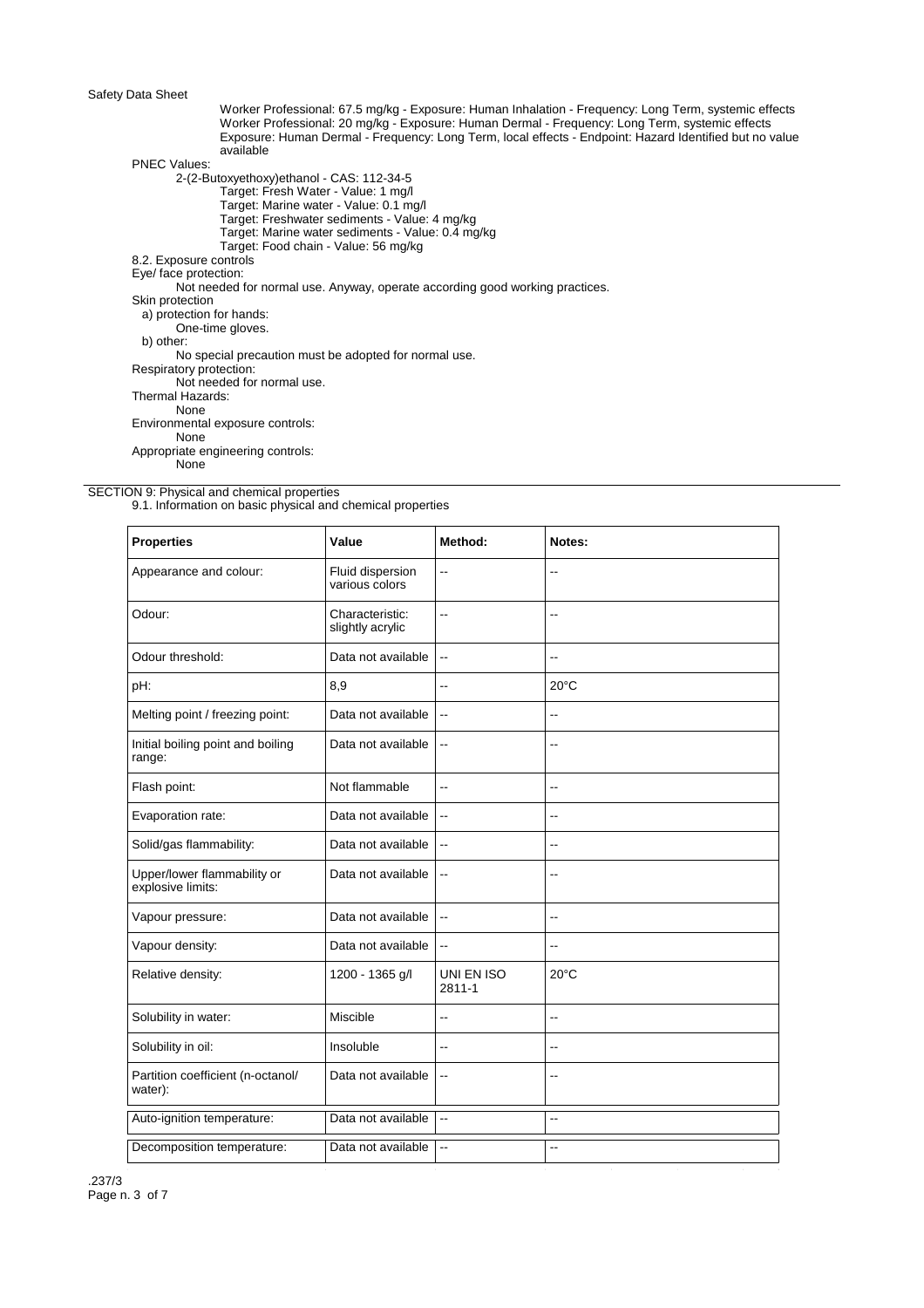## Safety Data Sheet

|  | Viscosity:            | 6500 - 9000 cP           | ISO 2555 | $20^{\circ}$ C |
|--|-----------------------|--------------------------|----------|----------------|
|  | Explosive properties: | Data not available $  -$ |          | --             |
|  | Oxidizing properties: | Data not available   --  |          | --             |

## 9.2. Other information

| <b>Properties</b>                        | Value              | Method: | Notes:                   |
|------------------------------------------|--------------------|---------|--------------------------|
| Miscibility:                             | Data not available | $\sim$  | $\overline{\phantom{a}}$ |
| Fat Solubility:                          | Data not available | $\sim$  | --                       |
| Conductivity:                            | Data not available | .       | --                       |
| Substance Groups relevant<br>properties: | Data not available | $\sim$  | --                       |

Note: The data herein refer to QC when the product was put on the market.

SECTION 10: Stability and reactivity 10.1. Reactivity

Stable under normal conditions

10.2. Chemical stability

Stable under normal conditions

10.3. Possibility of hazardous reactions

None

10.4. Conditions to avoid

Stable under normal conditions.

10.5. Incompatible materials

None in particular.

10.6. Hazardous decomposition products None.

## SECTION 11: Toxicological information

11.1. Information on toxicological effects

Toxicological information of the mixture:

Data not available

Toxicological information of the main substances found in the mixture:

2-(2-Butoxyethoxy)ethanol - CAS: 112-34-5

a) acute toxicity:

Test: LD50 - Route: Oral - Species: Rat > 5000 mg/kg

- Test: LD50 Route: Skin Species: Rabbit = 2764 mg/kg
- b) skin corrosion/irritation: Test: Skin Irritant - Species: Rabbit Positive
- c) serious eye damage/irritation:

Test: Eye Irritant - Species: Rabbit Positive

d) respiratory or skin sensitisation:

- Test: Skin Sensitization Negative e) germ cell mutagenicity:
- Test: Mutagenesis Negative Notes: OECD 471
- g) reproductive toxicity:
- Test: Reproductive Toxicity Negative

Reaction mass of: 5-chloro-2-methyl-2H-isothiazol-3-one [EC no. 247-500-7] and 2-methyl-2H -isothiazol-3-one [EC no. 220-239-6] (3:1)

- CAS: 55965-84-9
- a) acute toxicity:

Test: LD50 - Route: Skin - Species: Rabbit = 660 mg/kg

- Test: LC50 Route: Inhalation Aerosols Species: Rat = 2.36 mg/L Duration: 4h
- d) respiratory or skin sensitisation: Test: Skin Sensitization Positive

e) germ cell mutagenicity:

- Test: Mutagenesis Negative
- f) carcinogenicity:
	- Test: Carcinogenicity Negative
- g) reproductive toxicity:
	- Test: Reproductive Toxicity Negative
- If not differently specified, the information required in Regulation (EU)2015/830 listed below must be considered as N.A.: a) acute toxicity;

b) skin corrosion/irritation;

- c) serious eye damage/irritation;
- d) respiratory or skin sensitisation;
- e) germ cell mutagenicity;
- f) carcinogenicity;

.237/3 Page n. 4 of 7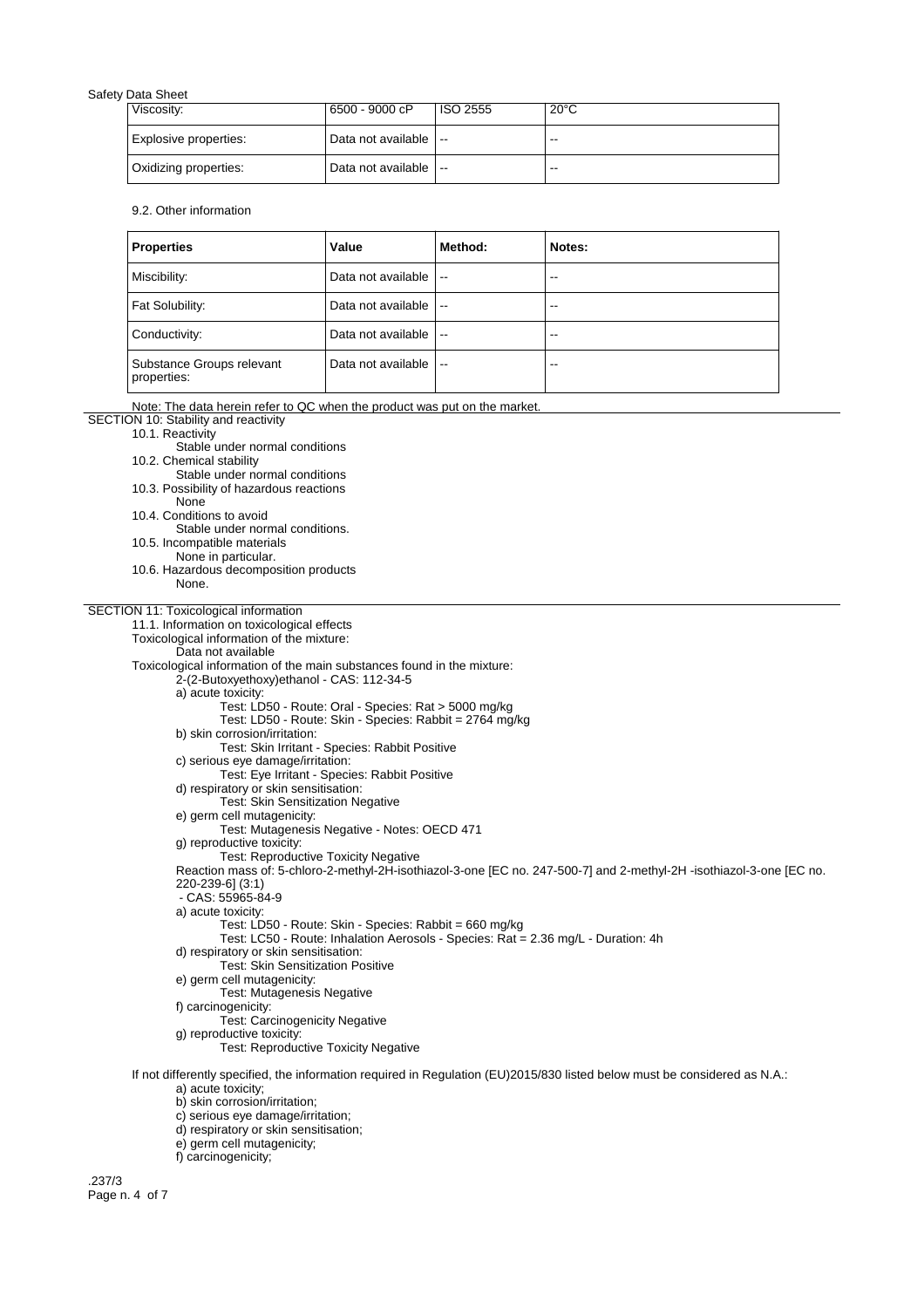Safety Data Sheet

g) reproductive toxicity; h) STOT-single exposure; i) STOT-repeated exposure; j) aspiration hazard.

SECTION 12:Ecological information 12.1. Toxicity Adopt good working practices, so that the product is not released into the environment. 2-(2-Butoxyethoxy)ethanol - CAS: 112-34-5 a) Aquatic acute toxicity: Endpoint: EC50 - Species: Daphnia > 100 mg/L - Duration h: 48 - Notes: Daphnia magna Endpoint: EC50 - Species: Daphnia = 2850 mg/L - Duration h: 24 - Notes: Daphnia magna Endpoint: IC50 - Species: Algae > 100 mg/L - Duration h: 96 - Notes: Scenedesmus subspicatus Endpoint: LC50 - Species: Fish = 1300 mg/L - Duration h: 96 - Notes: Lepomis macrochirus Endpoint: LC50 - Species: Fish = 2700 mg/L - Duration h: 24 - Notes: Carassius auratus Reaction mass of: 5-chloro-2-methyl-2H-isothiazol-3-one [EC no. 247-500-7] and 2-methyl-2H -isothiazol-3-one [EC no. 220-239-6] (3:1) - CAS: 55965-84-9 a) Aquatic acute toxicity: Endpoint: EC50 - Species: Daphnia = 0.1 mg/L - Duration h: 48 - Notes: Daphnia magna- OECD 202 Endpoint: EC50 - Species: Algae = 0.048 mg/L - Duration h: 72 - Notes: Pseudokirchnella subcapitata- OECD 201 12089 Endpoint: EC50 - Species: Fish = 0.22 mg/L - Duration h: 96 - Notes: Oncorhynchus mykiss- OECD 203 12.2. Persistence and degradability Reaction mass of: 5-chloro-2-methyl-2H-isothiazol-3-one [EC no. 247-500-7] and 2-methyl-2H -isothiazol-3-one [EC no. 220-239-6] (3:1) - CAS: 55965-84-9 Biodegradability: Readily biodegradable - Test: Oxygen consumption - Duration: Data not available - %: Data not available - Notes: OECD 301 D (Closed-Bottle-Test) 12.3. Bioaccumulative potential Reaction mass of: 5-chloro-2-methyl-2H-isothiazol-3-one [EC no. 247-500-7] and 2-methyl-2H -isothiazol-3-one [EC no. 220-239-6] (3:1) - CAS: 55965-84-9 Bioaccumulation: Not bioaccumulative - Test: log Kow -0.75 - Duration: Data not available - Notes: Data not available 12.4. Mobility in soil Data not available 12.5. Results of PBT and vPvB assessment vPvB Substances: None - PBT Substances: None 12.6. Other adverse effects None SECTION 13: Disposal considerations 13.1. Waste treatment methods Recover if possible. In so doing, comply with the local and national regulations currently in force. Waste should not be disposed of by release to sewers. Contaminated packaging thinners and cleaning diluents must be landfilled. SECTION 14: Transport information 14.1. UN number Not classified as dangerous in the meaning of transport regulations. 14.2. UN proper shipping name Data not available 14.3. Transport hazard class(es) Data not available 14.4. Packing group Data not available 14.5. Environmental hazards ADR-Enviromental Pollutant: No Data not available 14.6. Special precautions for user Data not available 14.7. Transport in bulk according to Annex II of Marpol and the IBC Code Data not available SECTION 15: Regulatory information 15.1. Safety, health and environmental regulations/legislation specific for the substance or mixture DIR.2004/42/CE. Subcategory a Type BA limit COV 30 g/l. Contained in product < 30 g/l. Regulation (EU) No 528/2012 and subsequent amendments. This product contains biocides. Active ingredients: Zinc pyrithione 2-ottil-2H-isotiazol-3-one 3-iodoprop-2-ynyl N-butylcarbamate (IPBC) Dir. 98/24/EC (Risks related to chemical agents at work). Directive 2000/39/CE (Occupational exposure limit values) and subsequent modifications: 2004/37/CE, 2006/15/CE and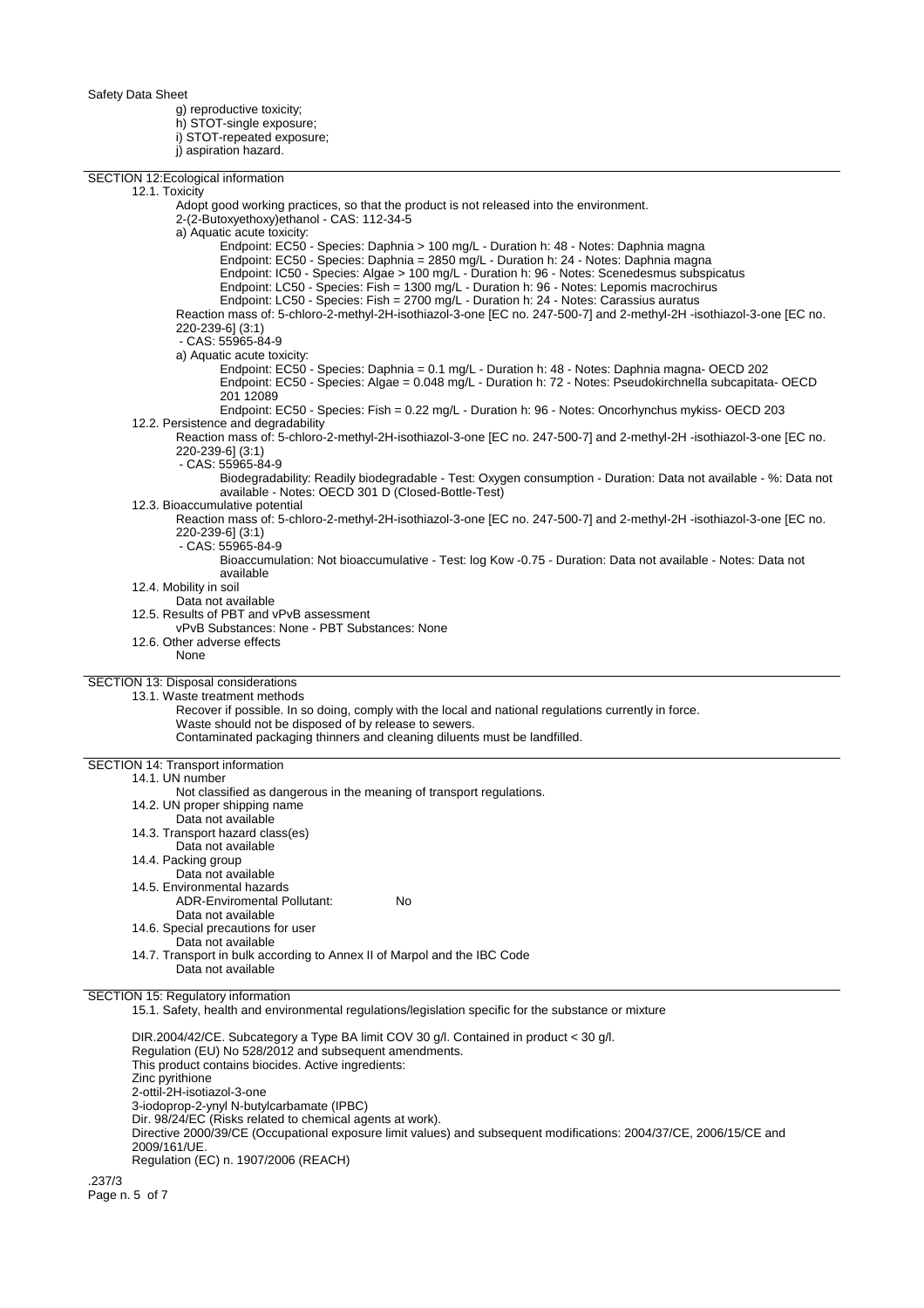Regulation (EC) n. 1272/2008 (CLP) Regulation (EC) n. 790/2009 (ATP 1 CLP) and (EU) n. 758/2013 Regulation (EU) 2015/830 Regulation (EU) n. 286/2011 (ATP 2 CLP) Regulation (EU) n. 618/2012 (ATP 3 CLP) Regulation (EU) n. 487/2013 (ATP 4 CLP) Regulation (EU) n. 944/2013 (ATP 5 CLP) Regulation (EU) n. 605/2014 (ATP 6 CLP) Restrictions related to the product or the substances contained according to Annex XVII Regulation (EC) 1907/2006 (REACH) and subsequent modifications: None Where applicable, refer to the following regulatory provisions : Directive 2003/105/CE ('Activities linked to risks of serious accidents') and subsequent amendments. Regulation (EC) nr 648/2004 (detergents). 1999/13/EC (VOC directive) Provisions related to directives 82/501/EC(Seveso), 96/82/EC(Seveso II): Data not available 15.2. Chemical safety assessment No SECTION 16: Other information Full text of phrases referred to in Section 3: H319 Causes serious eye irritation. H314 Causes severe skin burns and eye damage. H317 May cause an allergic skin reaction. H400 Very toxic to aquatic life. H410 Very toxic to aquatic life with long lasting effects. H301 Toxic if swallowed. H311 Toxic in contact with skin. H331 Toxic if inhaled. Paragraphs modified from the previous revision: SECTION 1: Identification of the substance/mixture and of the company/undertaking SECTION 2: Hazards identification SECTION 3: Composition/information on ingredients SECTION 4: First aid measures SECTION 5: Firefighting measures SECTION 6: Accidental release measures SECTION 7: Handling and storage SECTION 8: Exposure controls/personal protection SECTION 9: Physical and chemical properties SECTION 10: Stability and reactivity SECTION 11: Toxicological information SECTION 12:Ecological information SECTION 14: Transport information SECTION 15: Regulatory information This document was prepared by a competent person who has received appropriate training. Main bibliographic sources: The ECHA database on registered substances. ESIS- European chemical Substances Information System. eChemPortal- the global portal to Information on Chemical Substance. GESTIS substance database. Insert further consulted bibliography The information contained herein is based on our state of knowledge at the above-specified date. It refers solely to the product indicated and constitutes no guarantee of particular quality. It is the duty of the user to ensure that this information is appropriate and complete with respect to the specific use intended. This MSDS cancels and replaces any preceding release. Legend of acronyms and abbreviations used in the safety data sheet:<br>ADR: European Agreement concerning the Internationa ADR: European Agreement concerning the International Carriage of Dangerous Goods by Road.<br>CAS: Chemical Abstracts Service (division of the American Chemical Society). CAS: Chemical Abstracts Service (division of the American Chemical Society).<br>CLP: Classification, Labeling, Packaging. CLP: Classification, Labeling, Packaging.<br>
DREL: Derived No Effect Level. Derived No Effect Level. EC50: Median effective concentration expected to produce a certain effect in 50% of test organisms ECHA: European Chemicals Agency<br>EINECS: European Inventory of Existin European Inventory of Existing Commercial Chemical Substances ELINCS: European List of notified Chemical Substances<br>GHS: Globally Harmonized System of Classification a GHS: Globally Harmonized System of Classification and Labeling of Chemicals.<br>
IATA: laternational Air Transport Association. IATA: International Air Transport Association.<br>IATA-DGR: Dangerous Goods Regulation by the "Ir Dangerous Goods Regulation by the "International Air Transport Association" (IATA). ICAO: International Civil Aviation Organization.<br>ICAO-TI: Technical Instructions by the "Internation" ICAO-TI: Technical Instructions by the "International Civil Aviation Organization" (ICAO).<br>IC50: Thalf maximal inhibitory concentration. IC50: Half maximal inhibitory concentration.<br>IMDG: International Maritime Code for Dange IMDG: International Maritime Code for Dangerous Goods.<br>INCI: International Nomenclature of Cosmetic Ingredient INCI: International Nomenclature of Cosmetic Ingredients.<br>
LC50: Lethal concentration, for 50 percent of test population Lethal concentration, for 50 percent of test population. .237/3 Page n. 6 of 7

Safety Data Sheet